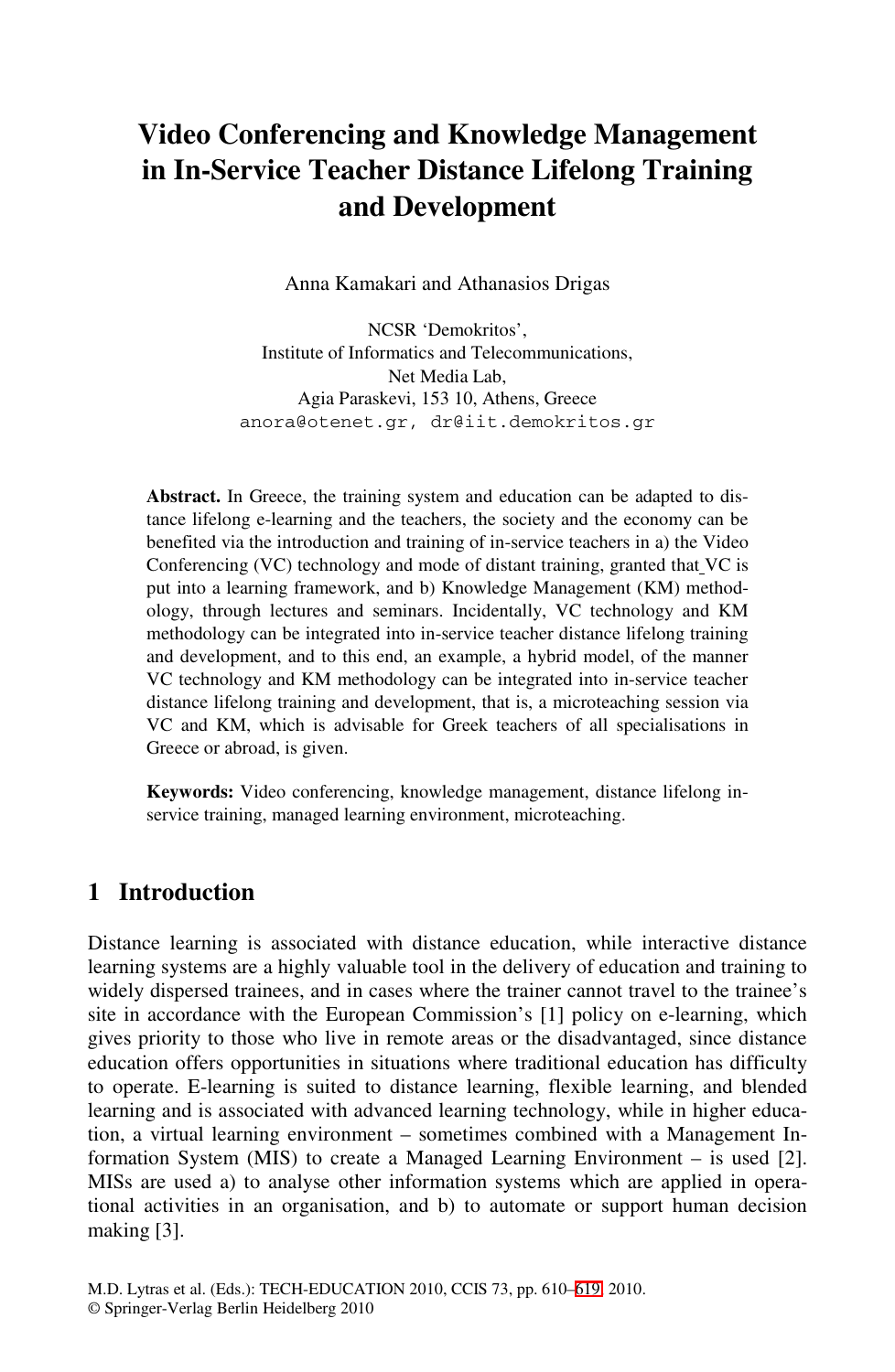In this paper, focus will be on distance lifelong training for in-service teacher development on and via video conferencing and knowledge management. Desktop video conferencing, on the one hand, links geographically dispersed groups or individuals using powerful Computer-Mediated Communication technology, which learners perceive as a motivating factor, appeals to different learning styles, and makes learning fun [4]. Knowledge management, on the other hand, is the management of an organisation with a special focus on knowledge [5]. Firstly, according to connectivism, learning is defined as actionable knowledge, resides within an organisation or a database, connects specialised information sets, and the connections which enable people to learn are more important than their current state of knowing [6]. Secondly, connectionists challenge Chomsky's cognitivism and hold that learning and cognition are associated with the manner neurons interconnect and communicate in the brain; construct artificial and highly simplified networks of neurons which exist as computer simulations and are a minute fraction of the size of the real brain, to mimic the behaviour of the brain; and have proved that a network can be trained to perform any mapping operation [7], that is, to discover, for instance, what knowledge exists at the beginning of a KM project (:knowledge audit) [8].

The paper is organised as follows: Section 2 presents VC in relation to computersupported collaborative software, the European as well as the Greek Research and Education Network, and the Greek Schools Network. Section 3 presents a premise associated with the manner VC and KM can be integrated into in-service teacher training and development so that the training system and education can be adapted to distance lifelong e-learning, and the intrinsic operation of the school units can be improved since past knowledge will be integrated and new knowledge will be created. Section 4 presents an analysis of the impact of VC and KM on the teachers, the society, and the economy. Section 5 presents the following steps that are being pursued in this research, and finally, section 6 presents the conclusions of the work presented in this paper.

### **2 Video Conferencing**

Video conferencing serves groups in two or more locations who interact simultaneously via two-way video and audio transmissions with the use of electronic transmitters, such as computers over Internet telephony (VoIP). In e-learning, seminars are transmitted via webcasting, which is broadcasting over the Internet, and in which a content source is taken and distributed – live or recorded – to many simultaneous listeners or viewers by streaming media technology. Video conferencing is supported by the European Research and Education Network, GÉANT2, as well as the Greek Research and Education Network (Ethniko Diktuo Ereunas kai Technologias – EDET). Collaborative software related with computer-supported cooperative work as well as research and education networks in Europe and in Greece will be presented in short.

#### **2.1 Collaborative Software**

Collaborative software can be either web-based or desktop systems, while electronic communication tools, electronic conferencing tools and collaborative management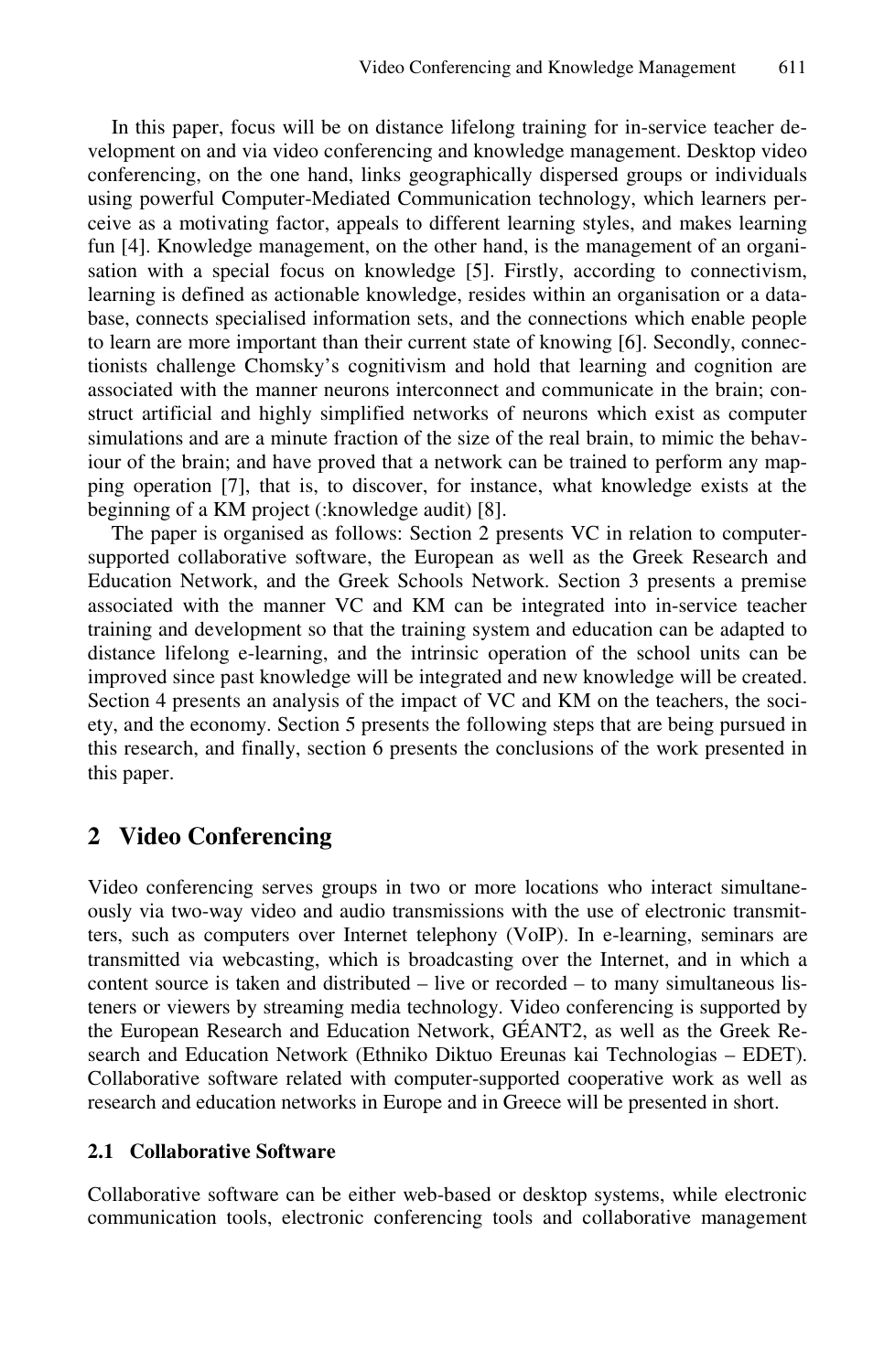(co-ordination) tools constitute the three categories of collaboration groupware [22]. Electronic communication tools include synchronous conferencing, Web publishing, wikis, faxing, e-mail, voicemail, and revision control, while electronic conferencing tools include telephony, video conferencing over VoIP, instant messaging, application sharing such as desktop sharing or screen sharing, data conferencing or electronic whiteboard with annotation, online chat as well as Internet forums for virtual discussion, and Electronic Meeting System Tools [9] which facilitate group decisionmaking such as electronic brainstorming and rank order vote among others. Additionally, slide presentations created via Power Point, live video, as well as polls and surveys with multiple-choice answers [10]. Collaborative management tools, finally, include electronic calendars, project management systems, workflow systems related to collaborative management of information, knowledge management systems which collect, manage, organise, and share forms of information, prediction markets, extranet systems and hosted intranet systems where the information is associated with the delivery of a project, social software systems which organise social relations of groups, and online spreadsheets which are related to collaborative and shared structured data and information [9].

#### **2.2 Research and Education Networks in Europe and in Greece**

A National Research and Education Network (NREN) is a specialised Internet service provider that supports research and educational communities within a country by providing the infrastructure -- for instance, virtual collaborations, teleteaching, school networks -- which is fundamental in order for education to respond to the rapid developments and to stay competitive and attractive to Europeans and non-Europeans [11], and all aspects of research and education networking to be developed by different types of users. GÉANT2, the backbone network of the European NRENs, interconnects Europe's national research and education networks, while it is connected to research networks and academic backbones worldwide so as international collaboration and development to take place in the frame of the European strategic objectives of education. The non-profit association of the European NRENs is called TERENA, an acronym of Trans-European Research and Education Networking Association. TERENA supports the European research and education community via the promotion and development of high-quality international information and telecommunications infrastructure [12].

GRNET is the non-profit Greek National Research and Education Network which is interconnected at the Pan-European network GÉANT2. GRNET2 is the generation of advanced technology at extra high speeds [13], while GRNET3 supports e-science applications and Internet Usage [14] at a Pan-Hellenic level. GRNET offers among others, the following services to researchers, professors and students of Universities and of Technological Education Institutes: newsgroups and news feeds, diodos that offers permanent ADSL connection from residence at the minimum charge as long as the academic studies last, real-time multipoint video conferencing sessions and teleteaching activities, IP telephony service which allows the communication of data across the Internet, webcasting, and video on demand.

Along with the Greek Universities Network (GUnet), GRNET supports the Greek Schools Network (GSN or SCH.gr) providing it with Internet Services. The GSN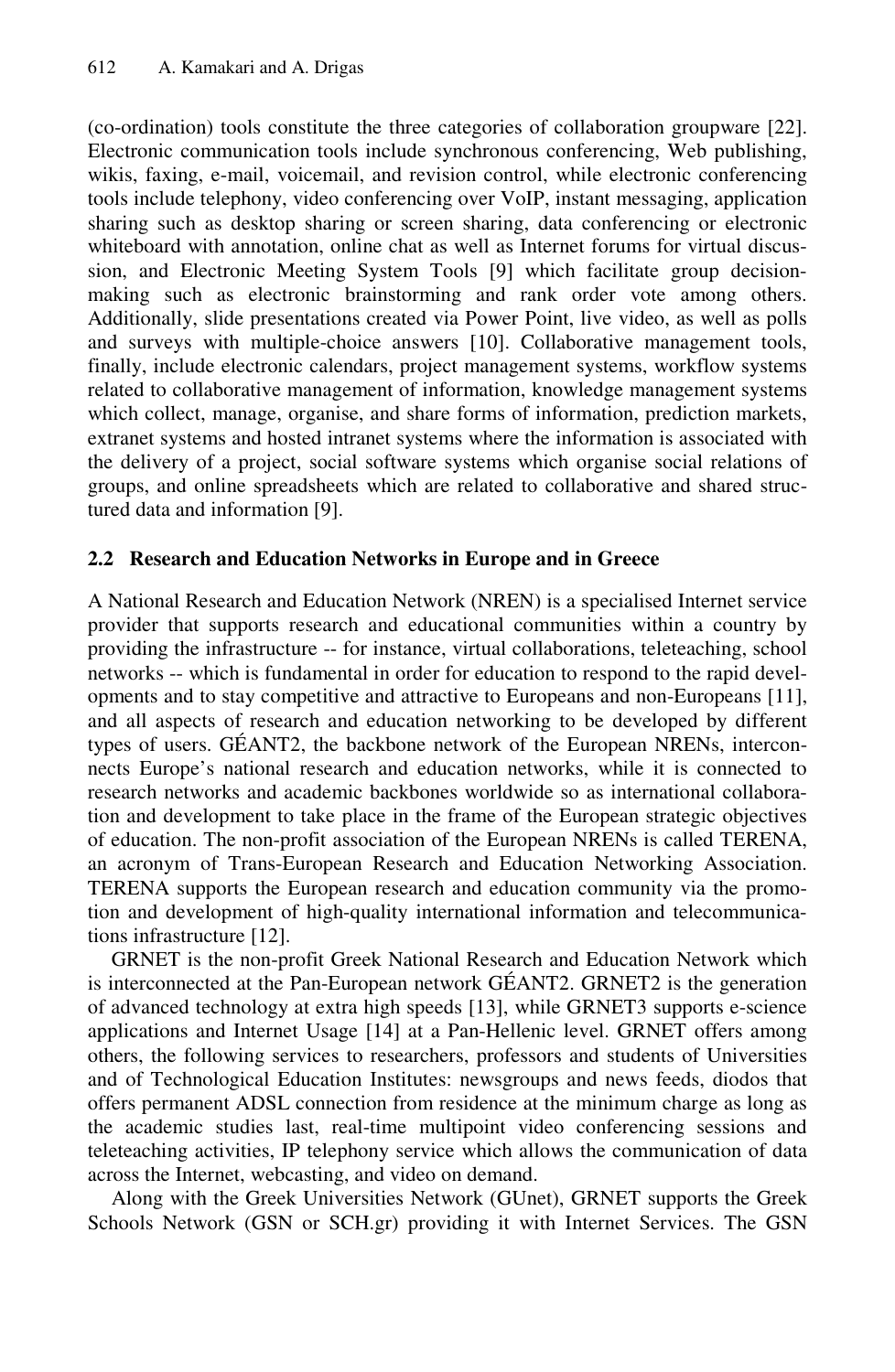offers the following services to its basic and middle education units and users: a) the WWW portal which offers among other telematics services, Web mail access, calendar, notes agenda, task list, discussion forums, collaboration environment for asynchronous e-learning, and news services which distribute informative material related to the GSN registered users who are allowed to post news and announcements; b) the users administration service which provides the users with remote network access (dial-up), Web space of their own Web pages, and e-mail service; c) instant messaging integrated with teleconferencing where a web interconnection permits the user to select day, month and week views; d) asynchronous e-learning platform; e) video on demand; and f) the users support service (Helpdesk) which provides telematics services and solutions to connection problems as well as technical aid to the users by phone or with ad loc visit.

### **3 State of the Art**

Video conferencing meets the needs and demands of the Greek teachers and is in conformity with the aim and the goals of in-service teacher training as well as the goals set out by the Lisbon European Council and the concrete strategic objectives of education and training systems adopted by the Education Council. As concerns the needs and demands of the Greek teachers, research [15], [16], [17], [18] conducted in Greece has shown that teachers of both primary and secondary education engage in critical reflection on their experiences in order to change their meaning schemes, a fact that according to Mezirow [19] leads to perspective transformation which leads to transformative learning. Granted that 76,000 Greek in-service teachers of all specialisations have already been trained in the use of ICT in education [17], in order for transformative learning to be realised, lectures and seminars on and via video conferencing and knowledge management should take place.

#### **3.1 ICT Induced Training for Professional Development**

Research a) conducted in Greece and related to the needs and demands of the Greek teachers has shown that teachers of the Primary and the Secondary Education carry a positive feeling towards the use of ICT in education [15], [16], [17], [18], are aware of distance education and favour it when contrasted with face-to-face education [18], and desire to attend training programmes related to the use of ICT [16], while b) research conducted abroad has shown a) that the quality of online education equals or is better than traditional education [20], b) that students prefer the electronic classroom at a local site [21], and c) that in the field of microteaching, the use of videotape recordings is an effective method of teacher training [22]. Moreover, Vassala and Motsios [18] characterise conventional training as not flexible, while Papadakis and Fragoulis as well as Papadouris [18] state that distance education could be implemented in introductory training and in other training environments.

Therefore, as regards distance lifelong in-service teacher training and development, video conferencing along with knowledge management meets the needs and demands of the Greek teachers and is in accordance with a) the aim of in-service teacher training, which is to supplement and integrate their knowledge substructure in order to make it practically beneficial as well as the goals of in-service teacher training which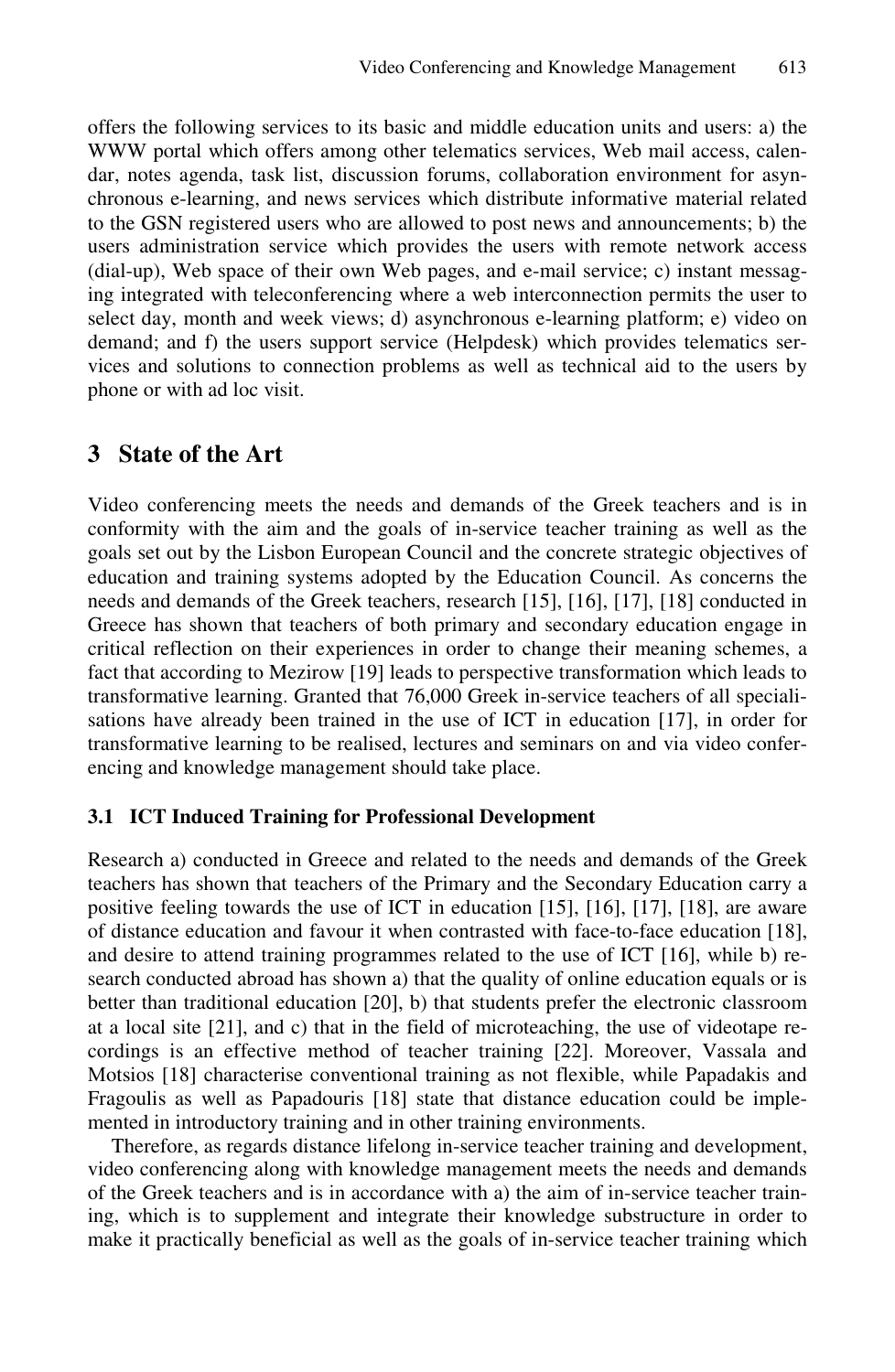are related to their personal and professional development and the effectiveness of the educational system within which they work [23]; and b) the goals set out by the Lisbon European Council and the concrete strategic objectives of education and training systems adopted by the Education Council [11], granted that firstly, it aims at the development of the adult throughout his professional life and aids teachers to get a real advantage from multimedia resources and interactive possibilities, secondly, it facilitates the access of all to education and training systems through collaborative software as well as the GSN which is supported by the GRNET and the GUnet, and incidentally, the skills of the labour force correspond to the technological and economic evolution.

#### **3.2 VC and KM in In-Service Teacher Distance Lifelong Training and Development**

In order for transformative learning to be realised, lectures and seminars on and via video conferencing (VC) and knowledge management (KM) grounded on the following learning theories should take place: a) constructivism related to distance learning and supported by VC, since it offers flexibility to teachers who use technology tools to augment cognitive and metacognitive processes [24], and b) connectivism associated with rationalism – since tacit and explicit knowledge is expected to be available throughout the school unit – as well as connectionism related to artificial neural networks and KM activities driven by KM needs and supported by ICTs, artificial intelligence and needs analysis techniques.

Firstly, lectures and seminars on VC and KM should be based on the aim and the goals of in-service teacher training and could be organised at national level by the Ministry of Education, the Pedagogical Institute, and Bodies and Services (such as the Adult Education General Secretariat and Computer Technology Institutes) which aim at the promotion and diffusion of lifelong learning, while experts should be assigned in order to incorporate technology into learning environments. Furthermore, support could be provided by a) training institutions and scientific unions of adult education and distance learning as well as b) GRNET which works in partnership with the European NRENs and supports GUnet and GSN, and c) European universities and the European Union.

Secondly, in the frame of seminars via VC and KM,

- a microteaching (that is, a minute lesson which a) consists of self-study, evaluation and peer supervision, and b) is a valuable training method that increases training effectiveness, granted that the foundations of its protocol are immediate, focused feedback and encouragement as well as the opportunity to practice the suggested improvements in the same training session so that the trainees improve both methods and content of teaching, and develop specific teaching skills [25]),
- $\checkmark$  real-time nation-wide or world-wide broadcast link (which connects two or more nodes)
- $\checkmark$  video conferencing flexible blended learning distance lifelong in-service teacher training and development session
- $\checkmark$  accompanied by control access activities and interactive data conferencing, constitutes a hybrid model so as best use of the literature and technology discussed to be made.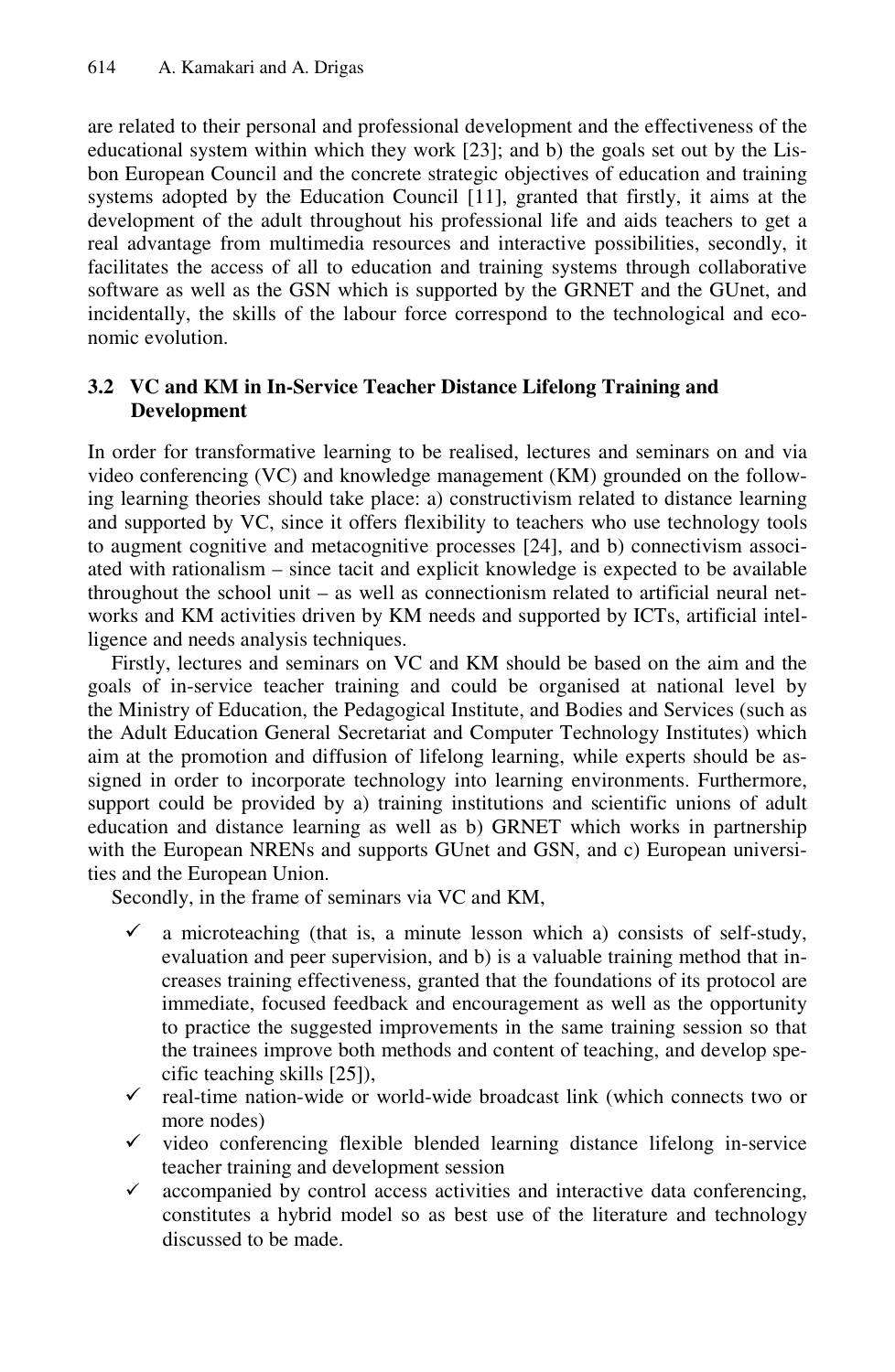Assessing KM activities last 10′-15′ and indicate according to Bornemman et al. [5] a) the knowledge available before microteaching, -- through constructive electronic portfolios [24] -- granted that focus is not on the actual process of learning, but on the value of what is being learned and on the meta-skill of evaluating the worthiness of learning something before learning itself begins [6] according to connectivism, b) how it has been developed over time and c) the extend to which non-explicit knowledge goals have been reached. Connectionist knowledge mapping and connectivist assessment is related to self-improvement (external), while evaluation of the training centre's goals is related to accountability (internal) and is in conformity with KM methodology.

In KM planning and organisation activities, teachers of the same specialisation from Greece or abroad, select the time, the location, the place, and the duration of the session according to their needs and demands, with the help of collaborative management tools and via the collaboration platform of the GSN, in collaboration with the executives of education, the assigned experts, and the training centres. Two groups of teachers, which consist of four or five peers each, constitute the participants. Three or four of the peers from both groups assume the role of the teacher and schedule the lessons, and with the students-trainees of both groups form one self-study group and have three or four complete microteaching cycles of ten to fifteen minutes each, so as VC to operate in relatively short, interactive sessions, in line with the theory [26].

Both groups interact from the same location each, being at a VC room at a school, or at a training centre of the public sector, or at the nearest university campus, or at a mobile VC studio. One of the two groups, nevertheless, can attend the VC session and interact from different locations of the country or from abroad with the four or five peers being at their home each without having the possibility to teach, but only to play the student role, since blended learning is used. At the same time, another microteaching session via VC takes place with similar audiences.

In microteaching, each new skill is introduced to trainees in varied combinations of face-to-face training sessions, printed materials, and multimedia presentations [25], and therefore, VC technology is treated as one component of a multi-mode approach to delivery [26]. In KM creation and transfer activities, online training materials, information, and general presentations can be created with Adobe Flash multimedia technologies which add animation, interactivity and video to web pages, while a document camera transmits images of documents, slides or overhead projectors to remote sites. An electronic whiteboard with animation allows the presenter, the attendees, or both, to make notes on a blank whiteboard, or to mark or highlight items on a slide presentation. Other VC tools are web browser spreadsheets, slide presentations created via Power Point, live video through a digital video camera or webcam, and recording for viewing at a later time be anybody who uses a unique web address [10], while group decision-making is facilitated by electronic meeting system tools, which are idea generation techniques. Accordingly, VC facilitates conventional learning with face-to-face meetings, and distance learning with more class materials and better preparation of teaching materials [21].

There follow KM creation, transfer, integration and maintenance activities. The teachers watch and comment on the single-concept microteaching lesson, while a)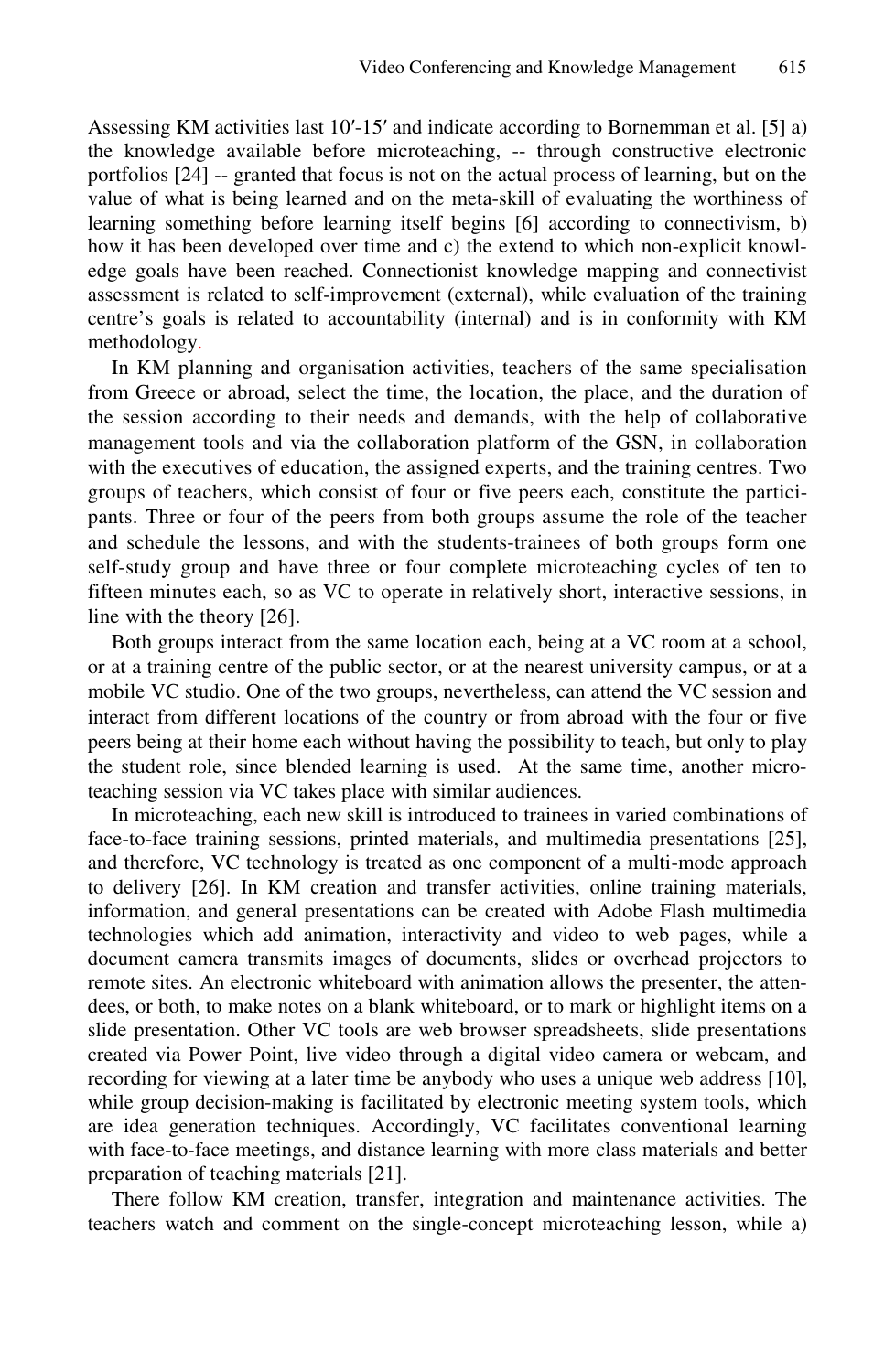peer evaluation of the teaching episode is provided by each of the teachers who play a student role and consists of -- one or -- two compliments and -- one or -- two suggestions related to the specific skill being emphasised or to other aspects of the lesson; b) trainees feel empowered by the compliments and suggestions of the peers and trained supervisors -- or assigned experts – chairmen, when present, in the frame of constructivism -- ; c) the teachers who have taught the lessons, have a brief time to use the feedback they have received to replan and reteach the same lessons to another group immediately [25], since at the same time, another microteaching session via VC takes place with different audiences so as feedback on the retaught lessons to be given by another audience.

Feedback is aided by playing back the video recordings [25], since research has shown that the use of videotape recordings is an effective method of teacher training [22]. Eventually, the video material of the broadcast, that is, the session, is uploaded to the GSN's Video on Demand server and is retrieved by the end-users later. After the session has ended, the teachers can be in contact whenever they select to be, via the GRNET's news service which provides message exchange in discussion lists and article exchange to all its partners. Apparently, the intrinsic operation of the school units will be improved, since rationalist and cognitivist tacit (cf. Chomsky's competence) and explicit (cf. Chomsky's performance) knowledge will be made available throughout the school units in which the teachers work.

### **4 Impact of VC and KM on the Teachers, the Society, and the Economy**

The rationale of the paper resonates with the aim and the goals of in-service teacher training and development as well as the goals set out by the Lisbon European Council and the concrete strategic objectives of education and training systems adopted by the Education Council [11].

In Greece, the training system and education can be adapted to distance lifelong elearning and the teachers, the society and the economy can be benefited, granted that VC along with KM a) reduces the inequalities among the trainees and constitutes an effective means of communication, cooperation, interaction, development, and active citizenship for a wide range of trainees around the country; b) contributes to the development of the school units' and training centres' core competences and core performance capabilities with improved or faster learning and new knowledge creation; c) offers a competitive advantage within the national and the European educational system as well as the economy, since firstly, the skills of the teachers correspond to the technological and economic evolution, and secondly, innovation stakeholders are encouraged to contribute to the creation of innovative educational training environments; and d) strengthens cooperation among European and non-European Unit countries in the field of education and training systems via GÉANT2 and TERENA, and thus, European education and training systems become competitive, and in consequence, attractive to Europeans and non-Europeans.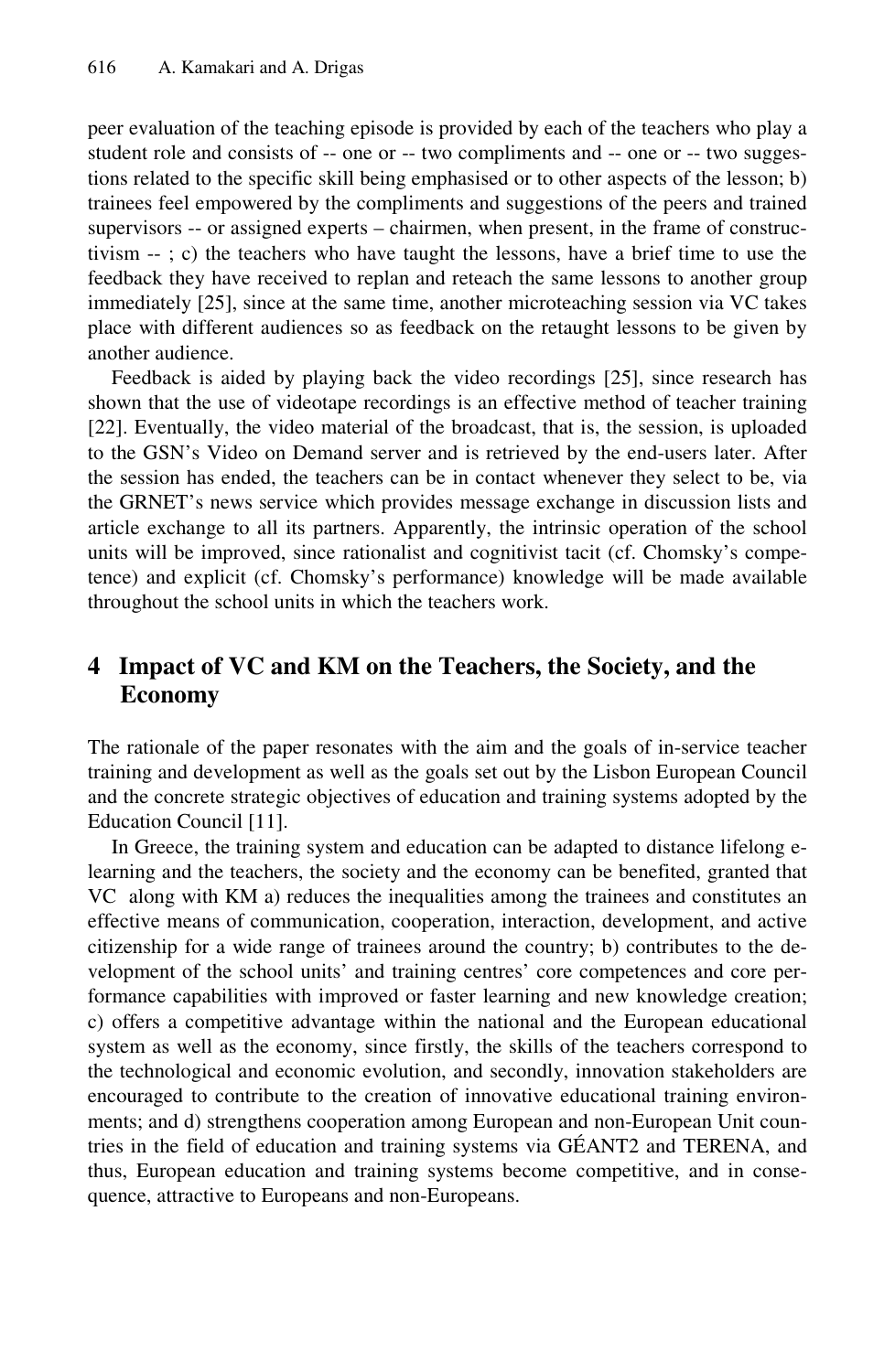# **5 Future Research**

Granted that video conferencing will be universally accepted as the next mode of communication [21], as research conducted abroad and in Greece implies, further research could focus on preservice teacher training, on the training of the executives of education and of post-secondary education students and teachers on and via VC and KM as well as on KM as regards school unit or Academic Institution management. Furthermore, since societies in which adult education and training are seen as separate from compulsory schooling, are always going to be of marginal concern [27], decision makers, at all levels, should be supported to address education policy issues, such as innovation, European and international collaboration, and integration of new learners [28] so as high-quality, selected and up-to-date education developments to take place -- in Greece and -- throughout the Community [29].

# **6 Conclusion**

VC has been put into a learning framework and a premise associated with the integration of VC and KM into in-service teacher distance lifelong training and development has been put forward. Both axes of the premise, that is, a) the introduction and training of in-service teachers in the Video Conferencing technology and mode of distance training and in Knowledge Management methodology through lectures and seminars as well as b) an example, a hybrid model, of the manner VC technology and KM methodology can be integrated into in-service teacher distance lifelong training and development, that is, a microteaching session via VC and KM, which is advisable for Greek teachers of all specialisations in Greece or abroad, make up solid foundations for in-service teacher distance lifelong training and development, meet the needs of the teachers, the society and the economy, and are in line with the aim and the goals of in-service teacher training and development as well as the European Education Council's [11] strategy as regards education and training systems in Europe.

# **References**

- 1. European Commission Directorate-General for Education and Culture. ICT@Europe.edu: Information and Communication Technology in European Education Systems (2001), http://www.eurydice.org/ressources/eurydice/pdf/0\_integral/0 20EN.pdf (retrieved February 5, 2008)
- 2. Electronic Learning (2008), http://en.wikipedia.org/wiki/Electronic\_classroom (retrieved January 19, 2008)
- 3. Management Information System (2008), http://en.wikipedia.org/wiki/Management\_Information\_Systems (retrieved March 23, 2008)
- 4. Firestone, J.: Desktop videoconferencing: investigating the organisation of turn-taking strategies for effective communication in language learning (1999), http://www.geocities.com/jefirestone/master.html (retrieved July 31, 2005)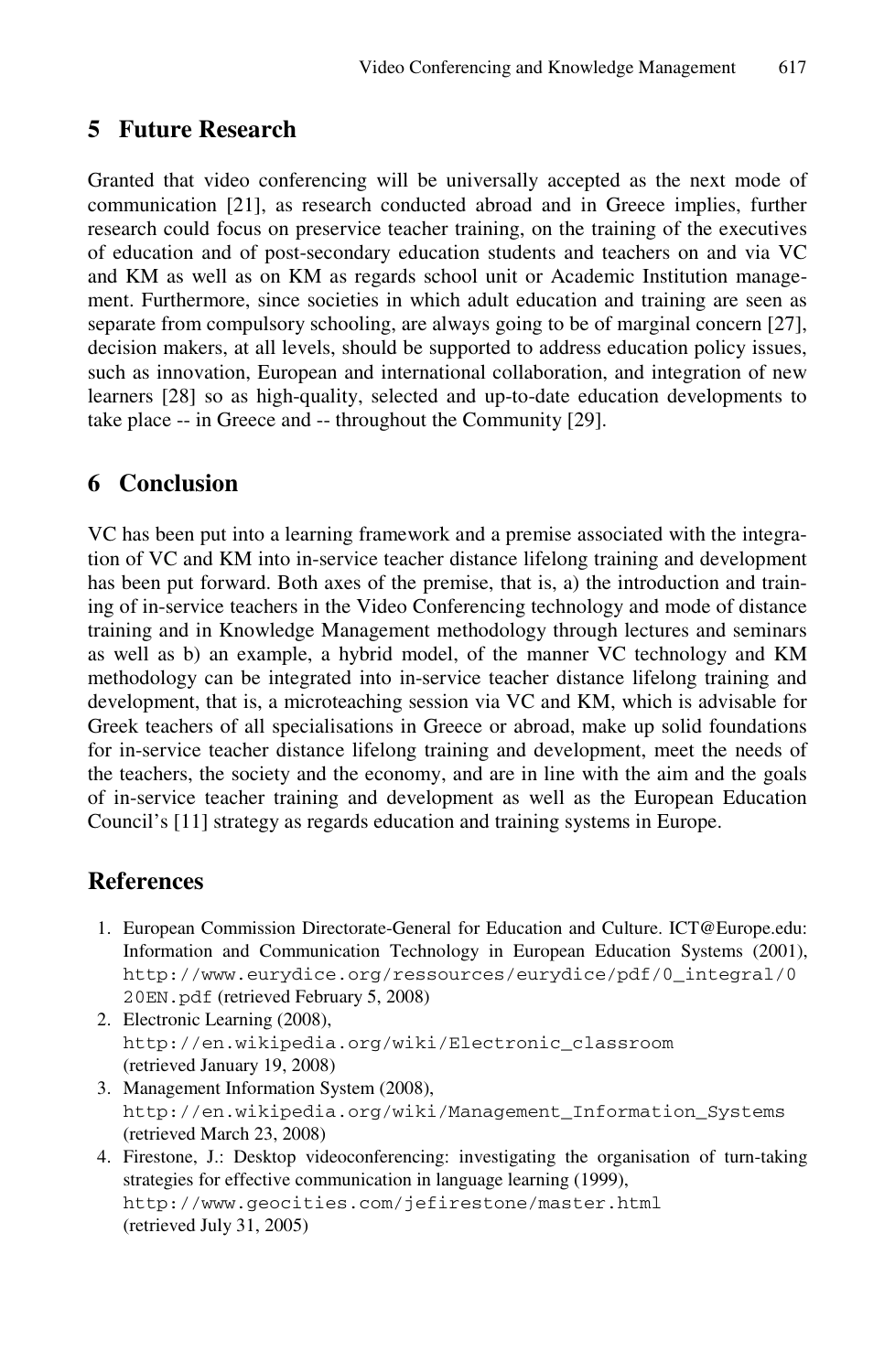- 5. Bornemann, M., Graggober, M., Hartlieb, E., Humpl, B., Koronakis, P., Primus, A., et al.: An Illustrated Guide to Knowledge Management (2003), http://www.wmforum.org/files/Handbuch/An\_Illustrated\_Guide \_to\_Knowledge\_Management.pdf (retrieved August 17, 2007)
- 6. Siemens, G.: Connectivism: A Learning Theory for the Digital Age (2004), http://www.elearnspace.org/Articles/connectivism.htm (retrieved March 31, 2008)
- 7. Shanks, D.: Braking Chomsky's rules: Computers with a talent for grammar and syntax are challenging the theory at the heart of modern linguistics. If they can learn by trial and error, why should humans rely on rules? New Scientist magazine 1858(26) (January 1993), http://www.newscientist.com/article.ns?id=mg13718584.800&pri nt=true (retrieved March 14, 2008)
- 8. Knowledge Management (2008), http://en.wikipedia.org/wiki/Knowledge\_management (retrieved March 13, 2008)
- 9. Collaborative Software (2008), http://en.wikipedia.org/wiki/Collaborative\_software (retrieved January 26, 2008)
- 10. Web Conferencing (2008), http://en.wikipedia.org/wiki/Web\_conferencing (retrieved January 30, 2008)
- 11. Education Council of the European Union. Report from the Education Council to the European Council, The concrete future objectives of education and training systems (2001), European Commission Web site, http://ec.europa.eu/education/ policies/2010/doc/rep\_fut\_obj\_en.pdf (retrieved April 24, 2008)
- 12. TERENA Statutes (2006), http://www.terena.org/about/statutes.html (retrieved July 21, 2008)
- 13. Network Description / Map (2007), http://www.grnet.gr/default.asp?pid=27&1a=2 (retrieved February 2, 2008)
- 14. Development (2007), http://www.grnet.gr/default.asp?pid=28&1a=2 (retrieved February 2, 2008)
- 15. Mpalwmenou, A.: Antilhpseis Ekpaideutikwn gia thn Epimorfwsh sthn Aksiopoihsh twn Texnologiwn Plhroforias kai Epikoinwniwn: Anagkes -Kinhtra. 2°Ekpaideutiko Synedrio Epimorfwsh twn Ekpaideutikwn: adynamies, dynatothtes, prooptikes. Kozanh: Tomeas Episthmonikhs Kathodhghshs B/athmias Ekpaideushs Perifereiakhs D/nshs Ekp/shs D. Makaidonias (2005)
- 16. Papadanihl, I.: H Epimorfwsh twn Ekpaideutikwn sth Xrhsh twn Newn Texnologiwn -To paradeigma twn Eentrwn Sthrhkshs Epimorfoshs: thewrhtikh kai empeirikh prosegish. Adelfoi Kyriakidh, Thessalonikh (2005)
- 17. Hartzoulakis, V.: Computer Assisted Language Learning (CALL) in the Greek Public Primary and Secondary Sector. Aspects today 17, 15–20 (2008)
- 18. Vassala, P., Motsios, G.: H eisagwgikh epimorfwsh twn ekpaideutikwn prwtovathmias ekpaideushs: Symvatika hex apostasews programmata. Ekpaideush Enhlikwn 11, 12–20 (2007)
- 19. Imel, S.: Transformative Learning in Adulthood. ERIC Digest No. 200 (1998), http://www.ericdigests.org/1999-2/adulthood.htm (retrieved April 5, 2008)